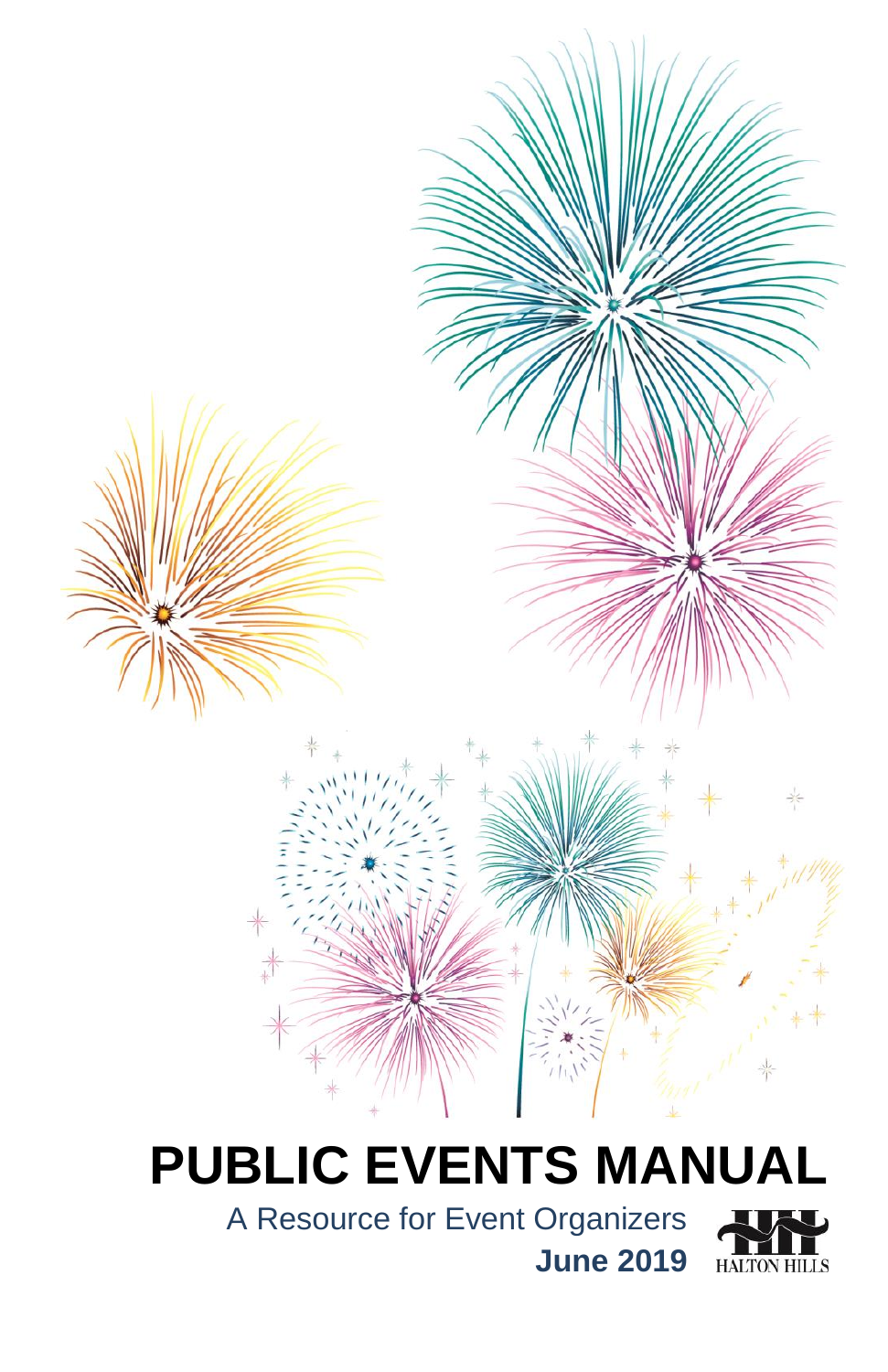# **TABLE OF CONTENTS**

### **PROCEDURES**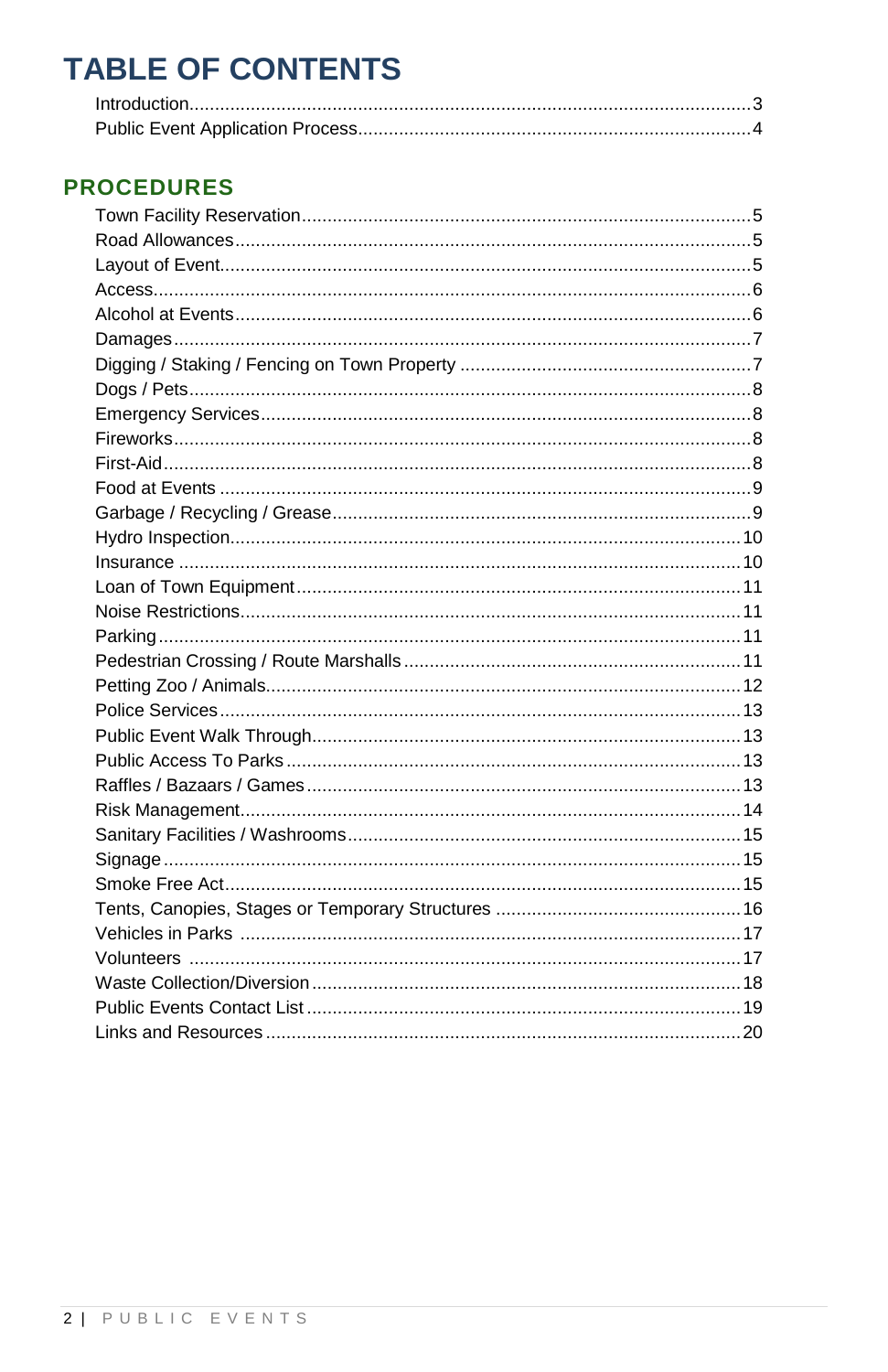## **INTRODUCTION**

Dear Public Event Organizer:

Thank you for your interest in planning a public event here in the Town of Halton Hills. Public Events have a very positive impact on the community and we thank you for contributing to the spirit of the community. The Town of Halton Hills intends to be proactive in attracting new Public Events throughout the Town, as well as working with existing event organizers to further the success of their activities.

A Public Event can be described as follows:

- Held at a location owned by the Town (including buildings, parks and roadways) or province (e.g. parade or cycling event on provincial roadway)
- Open to the general public, with or without an admission fee
- Could potentially involve a number of attendees that could not be managed on a roadway/facility without special measures being in place
- May include a Special Occasion Permit (serving of alcohol)
- May requires a Building Permit for tents, stages or other structures

A Block Party can be described as follows:

- An event for all the residents of a block, street, or neighbourhood, held on a closedoff Town street
- Open to residents of the block, street, or neighbourhood

We are excited to support and help to guide you through the planning process of your Public Event.

As the organizer, your role will be to follow-up directly with the proper authorities regarding items within their jurisdiction relating to the event. The utilization of this resource will ensure that all necessary approvals will be well in place before the actual date(s) of the event. Failure to comply with the conditions outlined in this manual could result in the application being declined or the termination of the event.

May we wish you the very best as you plan and prepare for your Public Event!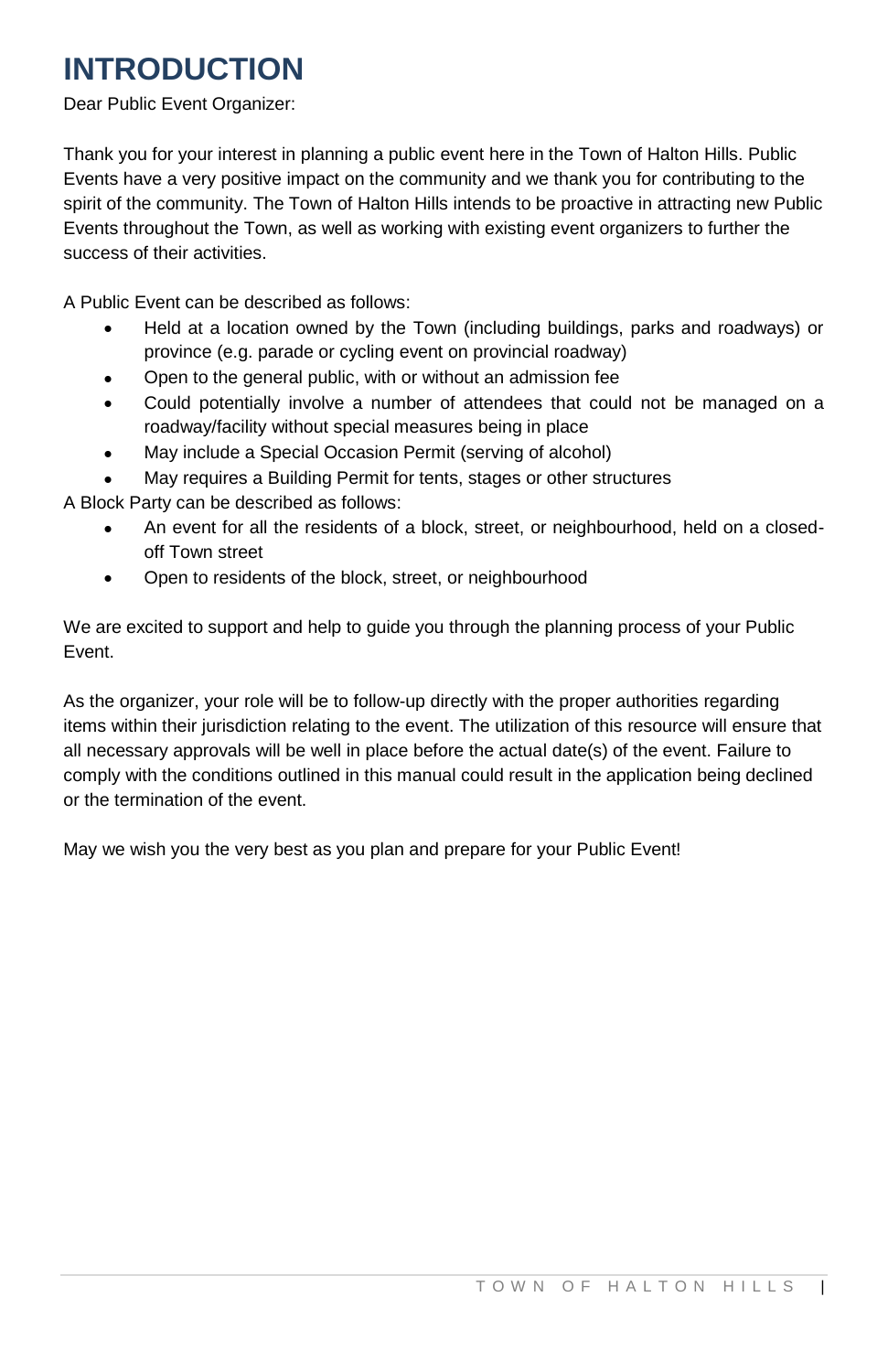## **PUBLIC EVENT APPLICATION PROCESS**

### **1. IDEA**

Contact Coordinator of Community Development to review process.

### **2. PROCESS**

Complete and submit the Public Event Application to the Recreation and Parks Department by the required timeline. The application serves as a process to reserve the event site location.

### **3. APPLICATION CHECK**

Application is checked by Community Development Coordinator for accuracy and compliance to move forward to committee.

### **4. APPLICATION REVIEW - COMMITTEE**

Applications are reviewed three times a year by the Public Events Committee consisting of staff from Town of Halton Hills as well as participation from external agencies. Please refer to the Public Events Committee contact list.

A meeting may be requested by either a member of the Public Events Committee or the Event Organizer to assist in the planning of the event.

### **5. TERMS AND CONDITIONS**

Once approved, the Public Events Committee will work with organizers to ensure safety of the general public, volunteers and event organizers.

Public Events Committee will set terms and conditions under which the event will operate, this might include a walkabout and external agency involvement.

#### **6. DECISION LETTER**

This will be issued by email



### **SMART TIP...**

Early applications will allow more time for the applicant to resolve any issues relating to the proposed event with the appropriate Public Event Committee member.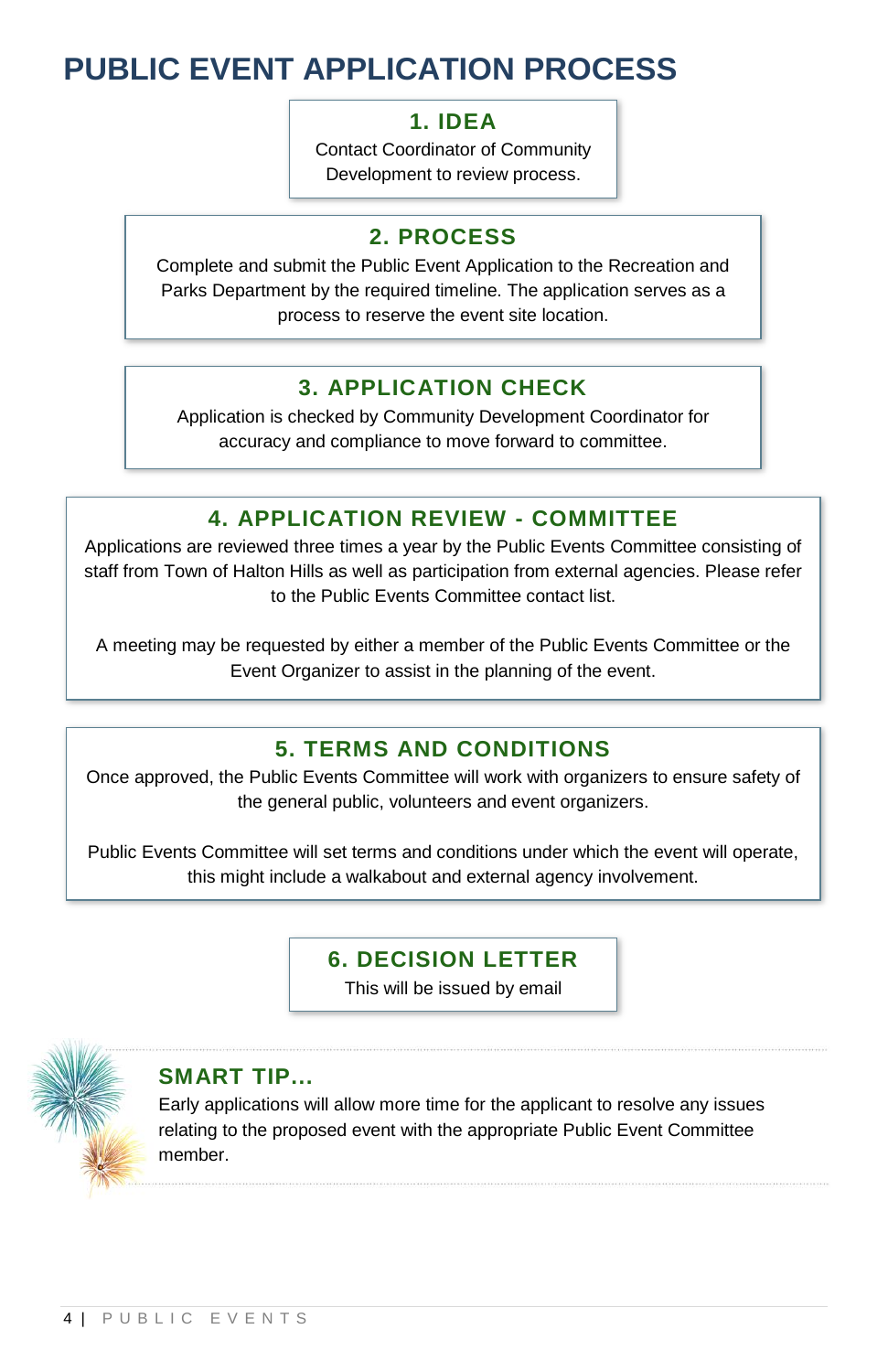# **TOWN FACILITY RESERVATION**

There may be additional terms and conditions outlined which must be adhered to before a permit is granted. This will include items such as Liability Insurance and a specific event component such as a fireworks permit being signed off by the Fire Chief. See Public Event [Application Form.](https://hub.haltonhills.ca/Resource/Corporate%20Forms%20and%20Templates/Public%20Event%20Application%20Form.pdf)

The applicant must sign permit upon booking and pay for the facility permit two weeks prior to the event.

### **EVENTS ON ROAD ALLOWANCES**

Walkathons / Bikeathons - The approval process for these types of events can be simplified if existing traffic regulations are observed during the event, e.g. obeying traffic signals, speed limits, etc. Please complete the [Street and/or Sidewalk Event Request Form](file://recsharepc/Parks%20HD%20Shared%20Files/_PARKS%20AND%20OPEN%20SPACE/_Community%20Development/EVENTS/PUBLIC%20EVENTS/ADMIN/Mailings/2017%20Package/StreetandorSidewalkEventRequestForm2014.pdf) if your event will take place on road allowances.

The applicant should be aware that the cost involved in processing this type of application and implementing the detours, placement of barricades, traffic controls, public notification signing, etc., as directed by Infrastructure Services, will be the responsibility of the applicant. Contact Infrastructure Services for details.

Guidelines set out in Ontario Traffic Resource Book 7, Temporary Conditions, will be used in determining an appropriate traffic control plan.

Note: To confirm an event on a road allowance please contact Infrastructure Services prior to your application submission.

# **LAYOUT OF EVENT**

Completion of an Event Layout Plan is required. To ensure the safety of all visitors to your event (e.g. to reduce risk of complaints, injury and liability action) a layout of all event activity locations is to be submitted with your **Public Event Application Form.** 

Note: The Town can help you prepare an event layout using base maps provided by staff.

The Event Layout Plan should include:

- . The north direction
- An unobstructed fire lane
- Length and width of street(s)
- Fire hydrant locations clearance from fire hydrants must be a minimum of 2 metres; if hydrant is at the curb, clearances must be 3 metres
- Current obstructions or traffic calming devices
- Location(s) of any vendor(s)
- Location(s) of fire extinguisher(s)
- Fixed or movable objects used in the event
- Location of waste diversion sites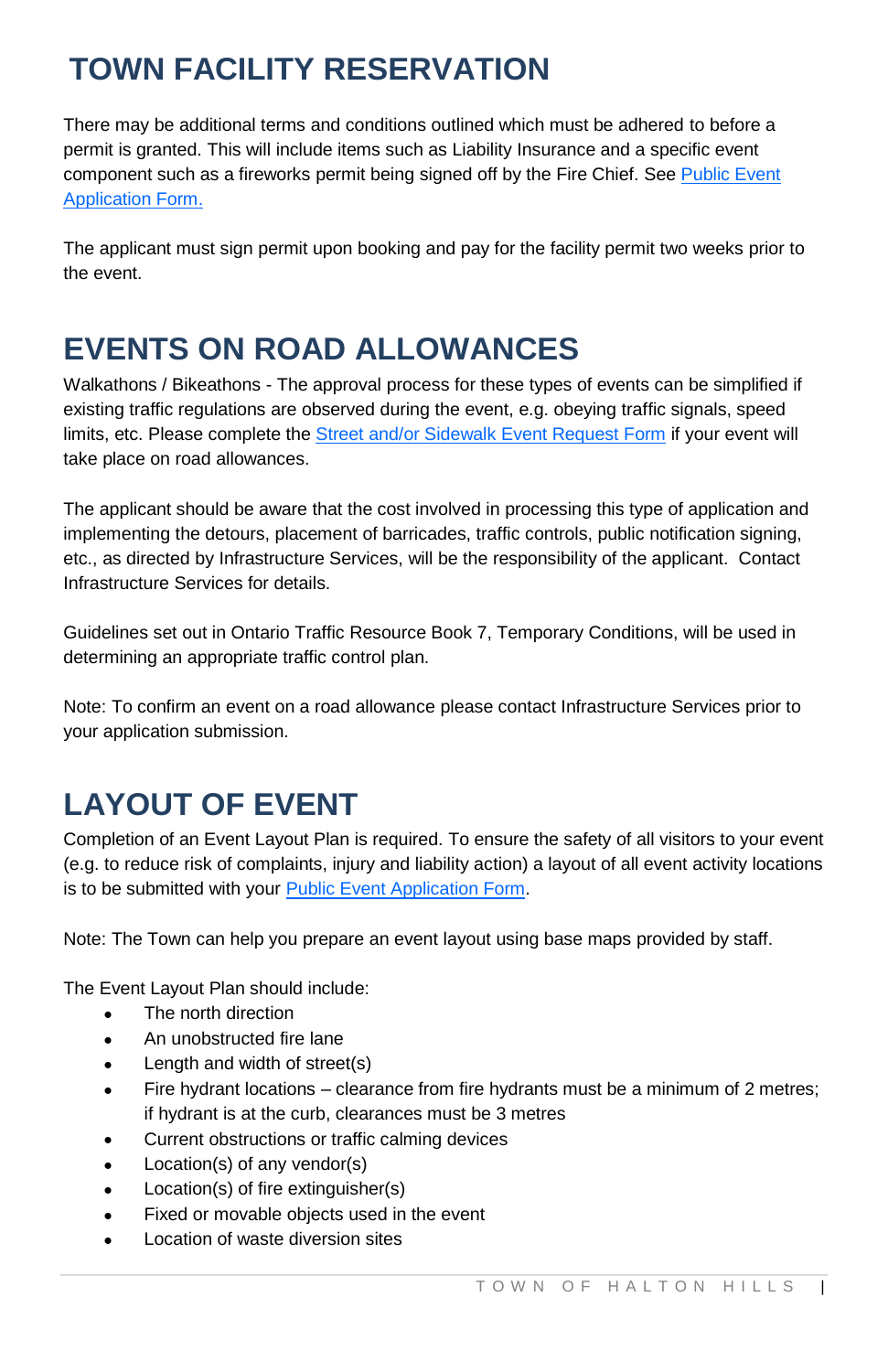**IMPORTANT:** Fire Services requires an Event Layout Plan drawn to scale not less than 1:500  $(1$  metre = 500 metre) or 1:40  $(1$  inch = 40 feet).

Once approved, this plan is to be adhered to. The site plan will be in place so that staff can review the organizer's plans and ensure that the layout of the stages, licensed areas and other activities comply with approved uses for Town property.

Note: High impact activities such as stages and certain carnival rides will be located to minimize sound level impact on surrounding residents and businesses.



### **SMART TIP...**

The park, facility and/or street being requested must include an Event Program outlining the details of the event along with the Public Event Application Form sent to the Recreation and Parks Department.

### **ACCESS**

Public event organizers must provide a 'Barrier Free' environment for visitors to the event. This would include well placed and clearly signed disabled persons parking spaces, entertainment viewing areas and washrooms that are located on paved pathways for ease of access for those with physical challenges. In addition, signage at events indicating these areas should be prominently displayed to help inform visitors in need of these facilities.

### **ALCOHOL AT EVENTS**

Please read th[e Alcohol Risk Management Policy](https://www.haltonhills.ca/policies/pdf/AlcoholProcedures.pdf) for complete details regarding serving alcohol at town facilities.

In order to obtain a facility rental permit for an event where alcohol will be served, you must provide the following items:

#### 1. **Special Occasion Permit (SOP)**

A Special Occasion Permit (SOP) is the required documentation when holding an event where alcohol will be served or sold. Please read the guidelines and requirements that accompany your SOP to ensure that you are complying with the Liquor License Act. The fee for the SOP varies depending on whether alcohol will be served or sold. When applying for your Special Occasion Permit, please ensure that the name and contact information provided matches the name and contact information on your Town of Halton Hills Facility Request Form/Facility Rental Permit. Please provide a copy of the SOP to the Recreation and Parks department prior to the event. On the day of your event, your Special Occasion Permit must be posted next to your serving station and made visible to all in attendance.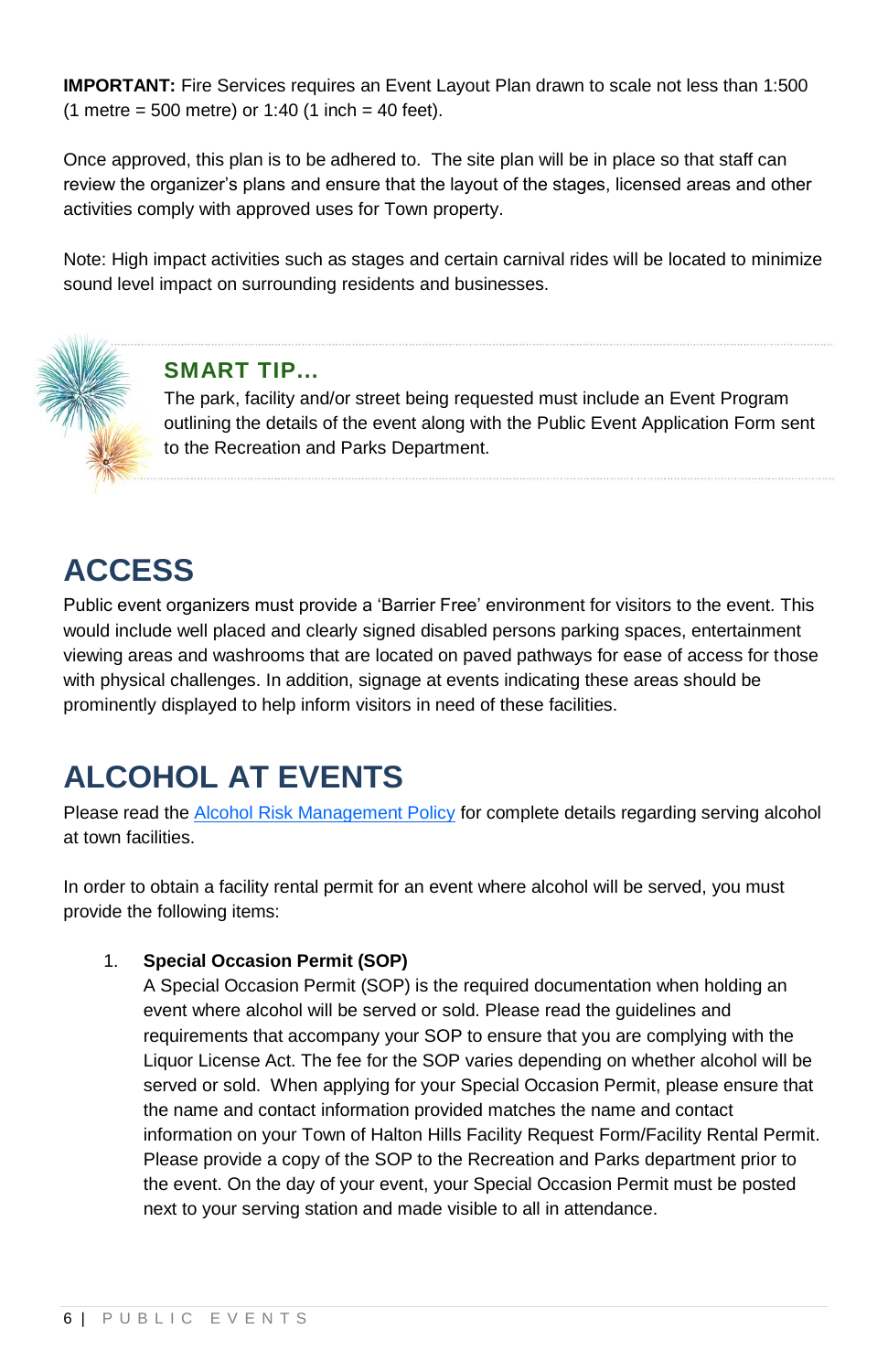For more information regarding SOPs and to download the SOP application form, visit the Alcohol and Gaming Commission of Ontario's website[: www.AGCO.on.ca](http://www.agco.on.ca/)

#### 2. **Smart Serve Servers**

Smart Serve Ontario is a non-profit organization dedicated to developing and delivering a responsible service training program to all individuals who serve alcoholic beverages or work where alcoholic beverages are served in the Province of Ontario.

A certified Smart Serve server will have successfully completed Smart Serve training which practices responsible service of alcohol as specified in current Ontario liquor laws.

In order to receive your Facility Rental Permit, you must complete the Municipal Alcohol Policy Server Information Form which outlines who will be serving at your event and what time(s) each server will be on duty. The Town of Halton Hills requires that all persons serving alcohol are to be Smart Serve certified and that there must be a minimum of one Smart Serve server per 100 guests. Servers must have their smart serve certification card with them at the time of the event. To learn more about Smart Serve, visi[t www.smartserve.ca.](file://vsfile2008/User_Area/_Recreation/Temporary%20Files/Public-Events-MSWord/www.smartserve.ca)

### 3. **Insurance, including confirmation of Host Liquor Liability**

Please refer to the Insurance section of this manual.

#### 4. **Agreement Form**

The Alcohol Risk Management Policy contains two forms which must be signed and returned to your permit coordinator prior to a facility rental permit being issued. Please complete the Activity Agreement Form and the Agreement for Special Permit Holders. These agreements state that you will comply with the [Alcohol Risk](https://www.haltonhills.ca/policies/pdf/AlcoholProcedures.pdf)  [Management Policy](https://www.haltonhills.ca/policies/pdf/AlcoholProcedures.pdf) and you are aware of the consequences should you fail to do so.

#### 5. **Signage**

You will be provided four signs, youmust post these signs at your event to clearly indicate who is permitted to attend your event, the rights of your servers, the application of the Town of Halton Hills Alcohol policy, prices and limits of alcoholic and non-alcoholic beverages and the local police telephone number (911). For full details, please see the Alcohol Risk Management Policy.

### **DAMAGES**

The cost to repair any damages to the park, facility, street or side walk etc., will be the responsibility of the event organizer. Repair costs will be assessed and communicated to the event organizer by the Town of Halton Hills as soon as possible after the event is completed.

### **DIGGING / STAKING / FENCING PARK PROPERTY**

In many Town parks there are underground utilities buried below the surface of the park. It is the event organizer's responsibility to obtain "service locates" from the hydro, water and gas companies.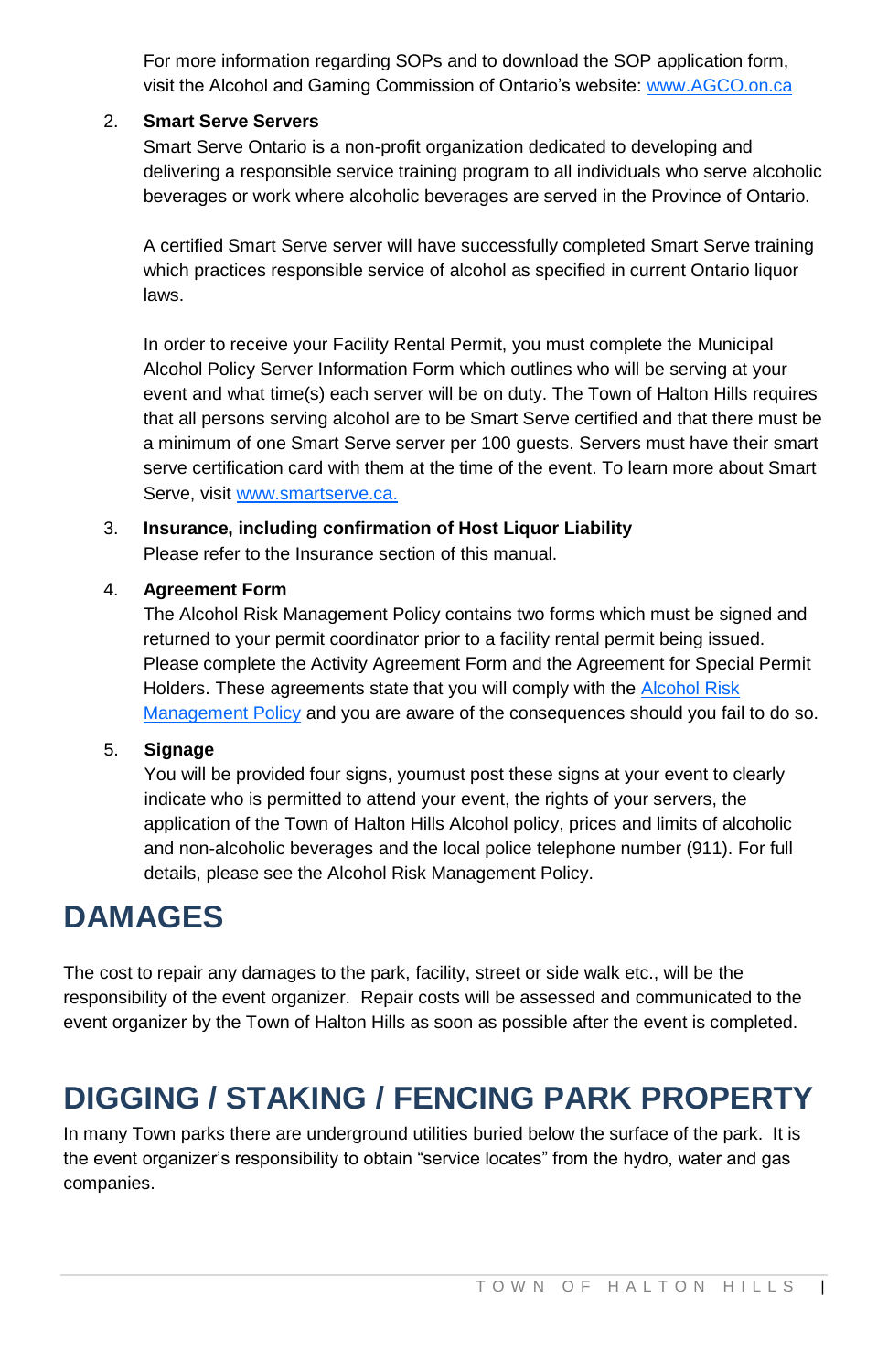The event organizer is also to make sure that tent poles/pegs are installed no less than 1 metre from either side of the utility location.

### **DOGS / PETS**

Event organizers may prohibit dog or pet owners from bringing animals to a public park. Signs should be erected communicating this. Event organizers will be encouraged to promote that owners leave pets at home. This is in order to provide a safe and clean environment for humans and to avoid distress and confusion for pets.

Excludes persons reliant upon service animals or persons having obtained an exemption or written authorization from the Director.

### **EMERGENCY SERVICES**

The event organizer is responsible for ensuring that an emergency plan is in place in the event of an emergency or otherwise.

The Halton Police Service will determine the required level of police supervision. The cost of paid duty Police required for an event will be the responsibility of the event organizer (see ["Police Service"](#page-11-0)). This reimbursement is to be made directly to the Halton Police Service.

Fire Services will determine the level of fire protection to be provided. The cost of supplemental protection, if applicable, is to be covered by the event organizer. This reimbursement is to be made directly to Halton Hills Fire department.

### **FIREWORKS**

If the event involves a fireworks display, the event organizer must complete the [Fireworks](https://hub.haltonhills.ca/Resource/Corporate%20Forms%20and%20Templates/Family%20Fireworks%20Permit%20Application.pdf)  [Application form.](https://hub.haltonhills.ca/Resource/Corporate%20Forms%20and%20Templates/Family%20Fireworks%20Permit%20Application.pdf) The application must accompany the Public Event Application form. Specific insurance requirements must also be met before a permit can be issued. Please see section ["Insurance"](#page-9-0).



#### **SMART TIP...**

Your insurance company may require Fire Services support.

### **FIRST-AID**

It is recommended that the event organizer provides certified first-aid service on site during the operating hours of the event through a qualified agency such as St. John Ambulance and Emergency Medical Service (EMS). For more information contact EMS (see contact list). Events larger than 100 attendees must have first-aid on site.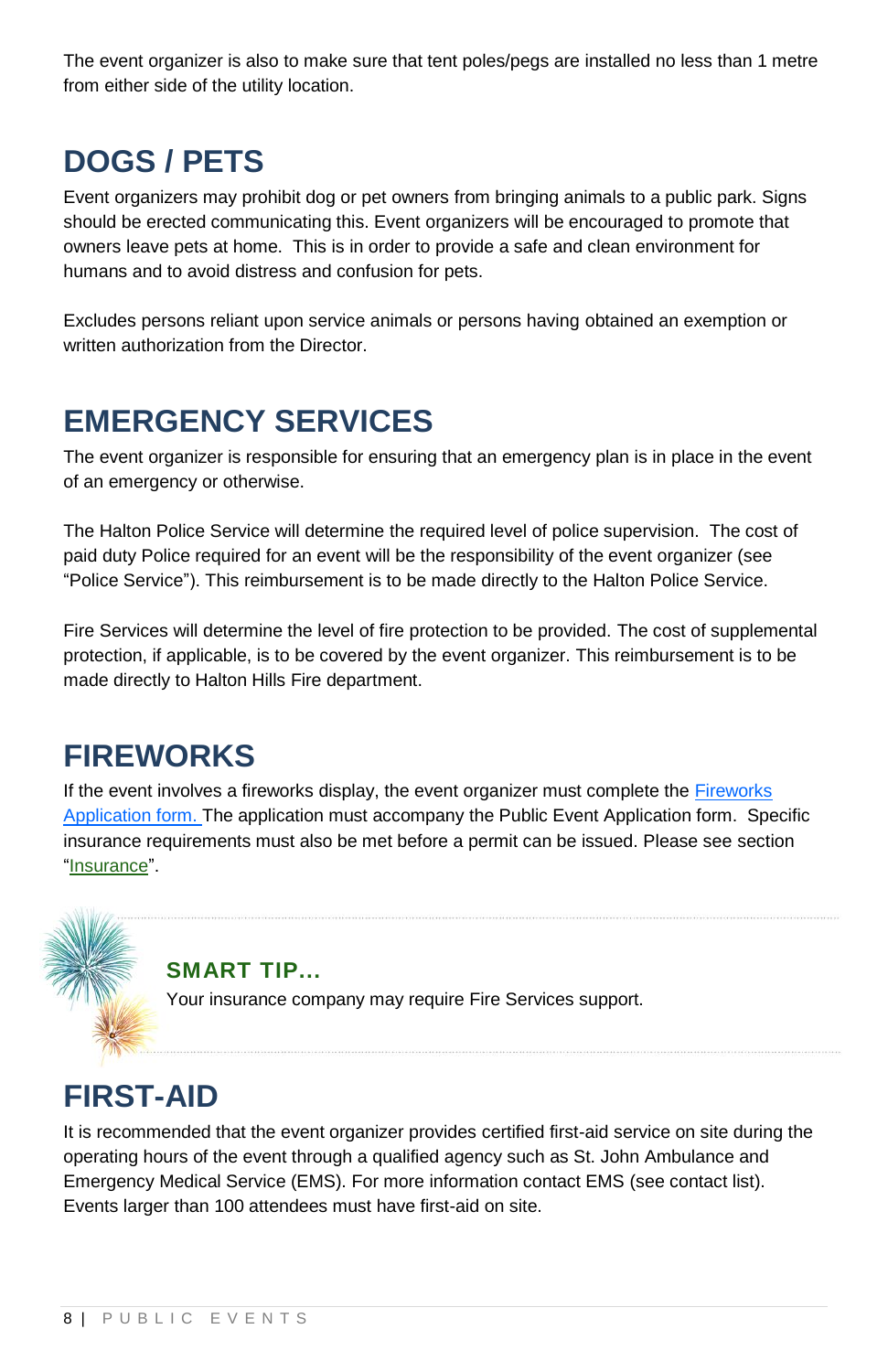### **FOOD AT EVENTS**

All food vendors participating in a public event must be licensed as a Commercial Refreshment Vehicle (CRV) and pay a license fee of \$100 per event. Non-for-profit groups, minor sport organizations and Food Businesses currently licensed with the Town of Halton Hills may be exempt from this fee. Please contact 905-873-2601 ext. 2350 for more information. Visit our website to download [a Business License Application.](https://hub.haltonhills.ca/Resource/Corporate%20Forms%20and%20Templates/Business%20Licence%20Application.pdf)

You will need to complete an application with Halton Region Health Department. Please visit [www.halton.ca](file://vsfile2008/User_Area/_Recreation/Temporary%20Files/Public-Events-MSWord/www.halton.ca) and reference the Special Events Food Vendors Requirements package, which includes instructions for the proper storage, preparation and handling of food products.

Where food or beverages privileges are requested through the Public Event Application form process, approval must be received from the Halton Regional Health Department. The Co-ordinators Notification Package, must be completed and returned to the Health Department two months prior to the event. The event organizer must also ensure that the Food Vendor Application is completed and returned to the Health Department four weeks prior to the event by each individual food vendor. Visit [www.halton.ca](file://vsfile2008/User_Area/_Recreation/Temporary%20Files/Public-Events-MSWord/www.halton.ca) for more information.

Level of fire protection for food concessions is to be determined by the Halton Hills Fire Department and will conform to reference guideline.

Styrofoam food packaging are banned from events because they are non-recyclable. We support paper or recyclable plastic food packaging.

## **GARBAGE / RECYCLING / GREASE**

The event organizer will make arrangements for litter control, including the use of grease and recycling containers. Regular pickup of waste containers is expected in order to ensure a sanitary environment. The event organizer will ensure containers are emptied often enough during the event operation to avoid overflowing.

In the event that waste receptacles are to be emptied several times over the course of a public event, the organizer is to ensure that servicing is done outside of event operating hours, but not between the hours of 11:00 pm and 7:00 am.

The responsibility of debris clean up within Town facilities will be directly reflective on the permitted area that the permit holder has requested (e.g. if the permit for the public event encompasses the entire park, the permit holder is responsible for all debris within the confines of the entire park).

Any costs attributed to the clean up of the permitted area in order to return the park/facility to its original pre-event condition, will be charged to the permit holder. In the case of large amounts of debris, the tipping charge of the debris will be added to the bill.

Large events will be required to organize the rental of an appropriate sized garbage dumpster or other means to collect and remove the garbage. Infrastructure Services will supply staffing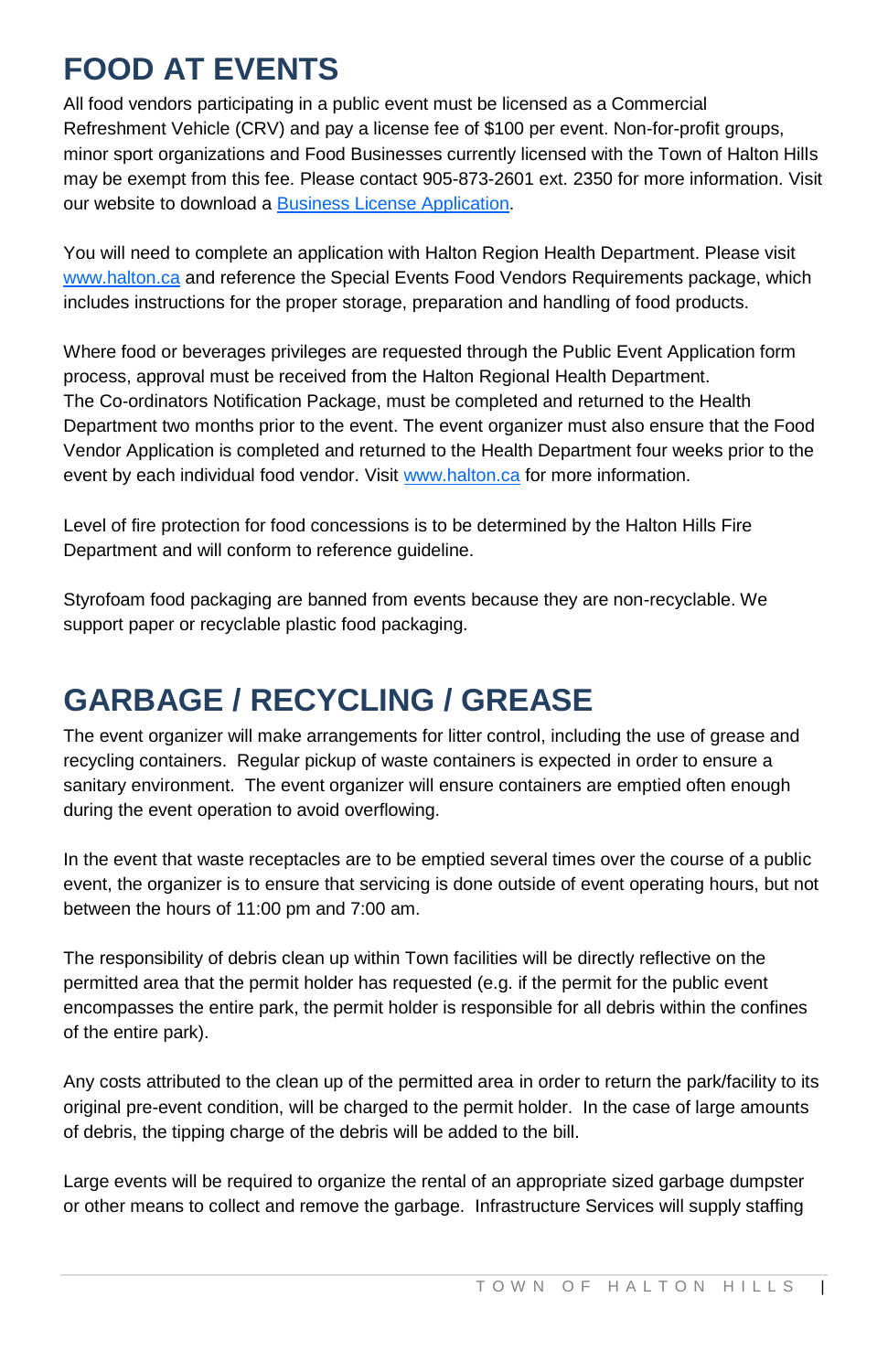for the removal of garbage if requested by the event organizer. There will be a cost for this service.



### **SMART TIP...**

Using volunteers for clean up and ensuring that all vendors are responsible for their direct area will reduce the build-up of these charges.

### **HYDRO INSPECTION**

The event organizer must ensure that adequate electrical supply capacity is available to run their event and must confirm with the supply authority what the electrical requirements will be for their event. An adequate standard of electrical cords must be provided.

The event organizer must contact the Electrical Safety Authority (ESA) prior to their event (minimum 48 hours notice) to make an application for inspection of all installations. Town of Halton Hills staff must be notified of ESA inspection date and time to attend if deemed necessary.

An administration fee is charged, in addition to the inspection fee, for all electrical installations inspected with no application on file with ESA. All equipment must be CSA or ESA approved and if connected without approval will result in a fine. Public event organizers are expected to arrange their own hydro inspection and permits in Halton Hills. An ESA approved electrician will be a part of pre-event check. Charges for this service will be levied to the event organizer.

### <span id="page-9-0"></span>**INSURANCE**

Insurance is required for all public events. It provides coverage for event organizers and volunteers for third party liability claims resulting from an injury to the third party and/or damage to their property.

Personal property owned by the event organizer or volunteers or any injuries to an event organizer or volunteer is not covered. The event organizer and volunteers should ensure that they have adequate property insurance and liability insurance if there are personal injuries/disabilities (accident benefits) either through their employment or otherwise.

Event organizers are required to obtain and submit the appropriate proof of insurance to the Town of Halton Hills at least 4 weeks prior to the date of the scheduled event. If Regional Roads will be used for the event, th[e insurance requirements](http://www.haltonhills.ca/forms/pdf/PublicEventsInsuranceRequirements.pdf) shall be used in order to cover the interests of the Region.

To satisfy this requirement the event organizer must choose one of the following options:

- 1. Obtain and provide proof of coverage, by way the Town of Halton Hill[s Certificate of](http://www.haltonhills.ca/usergroups/pdf/General/Insurance%20Certificate.pdf)  [Insurance Form,](http://www.haltonhills.ca/usergroups/pdf/General/Insurance%20Certificate.pdf) that will need to be completed by your broker or insurance company and submitted with your application. **OR**
- 2. Purchase insurance coverage through the Town of Halton Hills where available.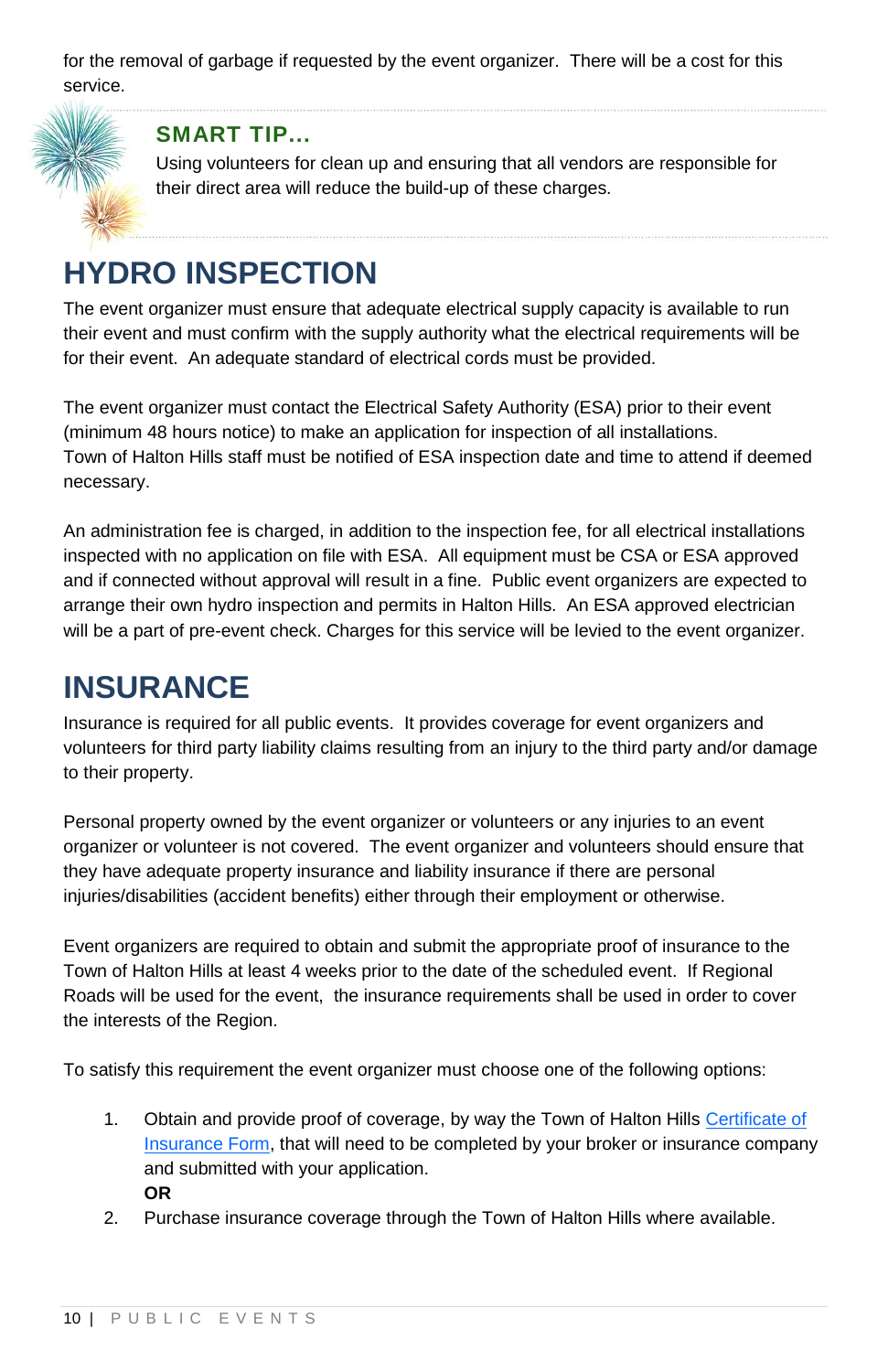It is the responsibility of the organizer to meet the requirements put in place by their insurance company.

# **LOAN OF TOWN EQUIPMENT**

The Town makes available limited quantities of equipment and materials for public events. To view an outline of available materials and resources, see th[e Loan of Town Equipment](file://recsharepc/Parks%20HD%20Shared%20Files/_PARKS%20AND%20OPEN%20SPACE/_Community%20Development/EVENTS/PUBLIC%20EVENTS/LOAN%20OF%20EQUIPMENT/2019/LoanofTownEquipment%202019.pdf)  [document.](file://recsharepc/Parks%20HD%20Shared%20Files/_PARKS%20AND%20OPEN%20SPACE/_Community%20Development/EVENTS/PUBLIC%20EVENTS/LOAN%20OF%20EQUIPMENT/2019/LoanofTownEquipment%202019.pdf) There is a cost for delivery and pick up of equipment and materials. For use of equipment and/or materials, a \$250.00 refundable deposit may be required at the time of reservation. Set-up costs for requests of Town staff and resources will be the responsibility of the event organizer.

# **NOISE RESTRICTIONS**

The use of amplified sound systems for the presentation of public events is restricted to between the hours of 9:00 a.m. and 11:00 p.m. as stated in the Town noise by-law. In addition, sound levels during these times must remain at an acceptable level given consideration to the type and location of the event. For more information contact Corporate Services - By Laws.

The site plan should include any high impact activities such as entertainment stages and carnivals. The organizer may be required to submit an entertainment and production contact list at the time of the public event application.

Carnival or amusement rides with sirens, air horns or buzzers are permitted at outdoor events.

Note: Exemptions to the Noise By-Law 2010-0030 may be granted and require approval by Town Council. The application for noise exemption must be completed at least 8 weeks prior to event date.

### **PARKING**

If an event is going to impact Town parking facilities (both on and off Town streets) the organizer must prepare a "Parking Plan" that reviews how these impacts will be managed. The plan is to be coordinated through Infrastructure Services and must be submitted with the Public Events Application Form.

The Parking Plan will include:

- a) A review/identification of the applicable Fire Access Routes and Designated Disabled Parking spaces.
- b) The availability of surrounding streets and lots where parking may be allowed.
- c) The provision of organization volunteers on-site (in the parking, and non-parking areas) to provide participants with appropriate parking information/direction related to the event.
- d) Where "Parking" signs on the date(s) of the event will be located to alert drivers where parking is available. Note: You must contact Infrastructure Services – Traffic, to a obtain a Sign Permit which allows you to post parking signs at various locations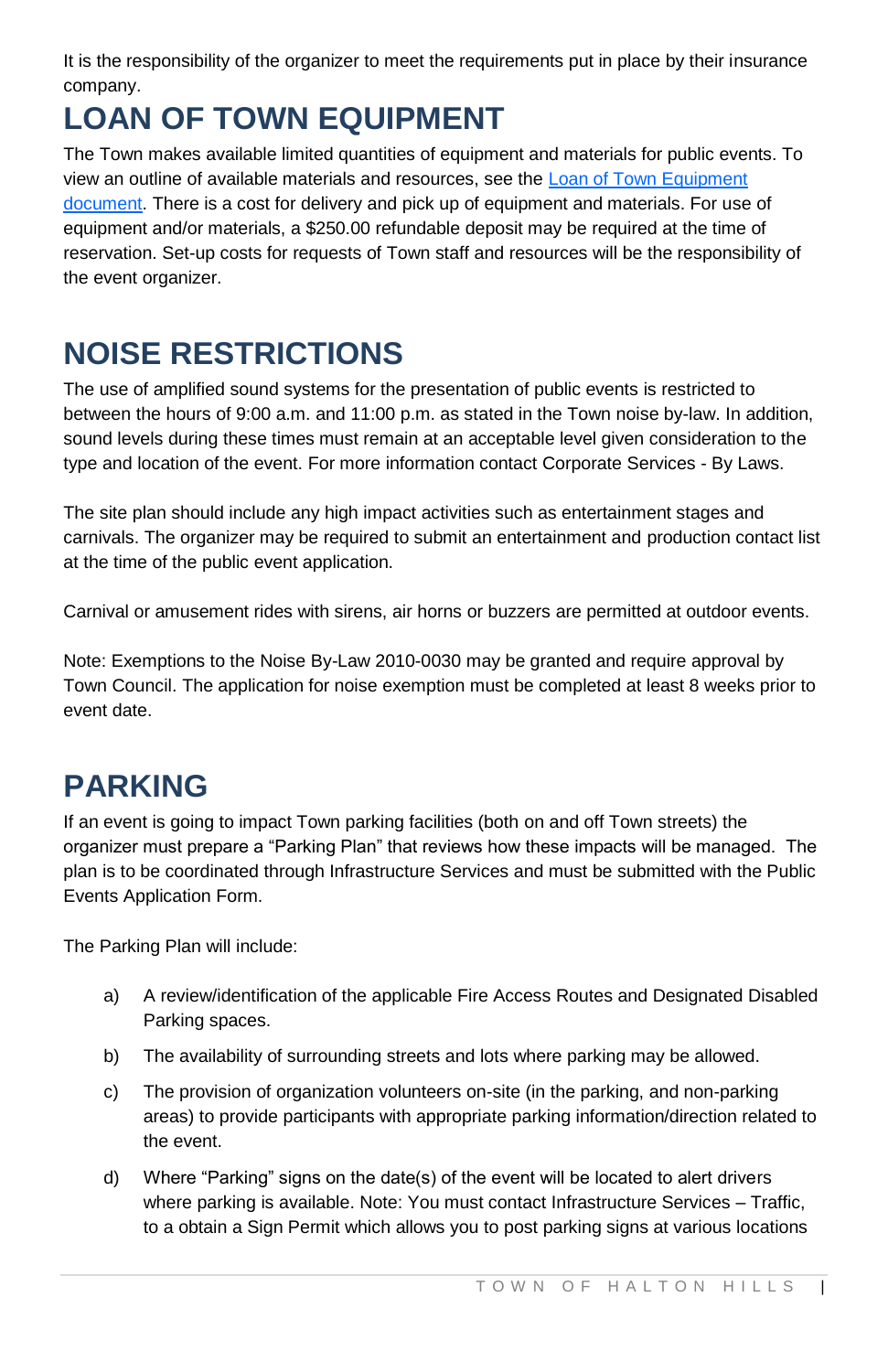on the road allowance. This permit must accompany th[e Public Events Application](file://recsharepc/Parks%20HD%20Shared%20Files/_PARKS%20AND%20OPEN%20SPACE/_Community%20Development/EVENTS/PUBLIC%20EVENTS/ADMIN/Mailings/2019%20Package/Public%20Event%20Application%20Form%202019.pdf)  [Form.](file://recsharepc/Parks%20HD%20Shared%20Files/_PARKS%20AND%20OPEN%20SPACE/_Community%20Development/EVENTS/PUBLIC%20EVENTS/ADMIN/Mailings/2019%20Package/Public%20Event%20Application%20Form%202019.pdf) In addition, see section ["Signage"](#page-14-0).

#### **Other Considerations:**

Arrangements should be made for alternative parking off site on private property with permission of the owner.

To avoid parking problems related to the event, the organizer should be aware of how many parking spaces are available and where those spaces are located (i.e. on-site or off-site).

The organizer will be responsible for making suitable parking arrangements and providing any overflow parking requirements.

Depending on the size of the event and the expectation of a large number of vehicles that will be required to find parking, consideration should be given to hiring paid duty Police Officer(s) for traffic and parking control and/or providing on-site shuttle bus transportation from parking areas outside of the event location.

Any promotional material (i.e. newspaper notices) should provide information regarding permitted parking areas.

Event parking should be arranged to ensure the safe flow of traffic before, during, and after the event. Consider shuttle parking to eliminate congestion and carbon emissions while vehicles search for parking and idling. Encourage carpooling and offer a secured bike storage area to promote biking to the event.

The event organizer must be aware of the Parking By-laws that will be enforced. Any deviation from the Parking By-laws must be approved before the event and public notice provided (as required).

### **PETTING ZOO / ANIMALS**

The use of petting zoos or other animals on Town owned land, must receive special approval in order to proceed. This activity could have impact from a maintenance standpoint. In addition, th[e Animal Control by-law,](https://www.haltonhills.ca/bylaws/index.php) will have details available in regard to the types of animals that are prohibited in the Town of Halton Hills.

Petting zoos/animals must comply with Petting Zoo guidelines as outlined by th[e Halton](http://www.halton.ca/)  [Regional Health Department.](http://www.halton.ca/)

<span id="page-11-0"></span>Petting zoos require health department approval.

### **POLICE SERVICES**

In the event that large crowds are anticipated or security is needed, as in the case of a beer garden, the Halton Police Service is to be contacted to address the requirements they will establish for the event. They may require the organizer to hire additional pay duty officers if the tasks involved in accommodating the crowds expected exceed their capability to do so with their regular complement of officers.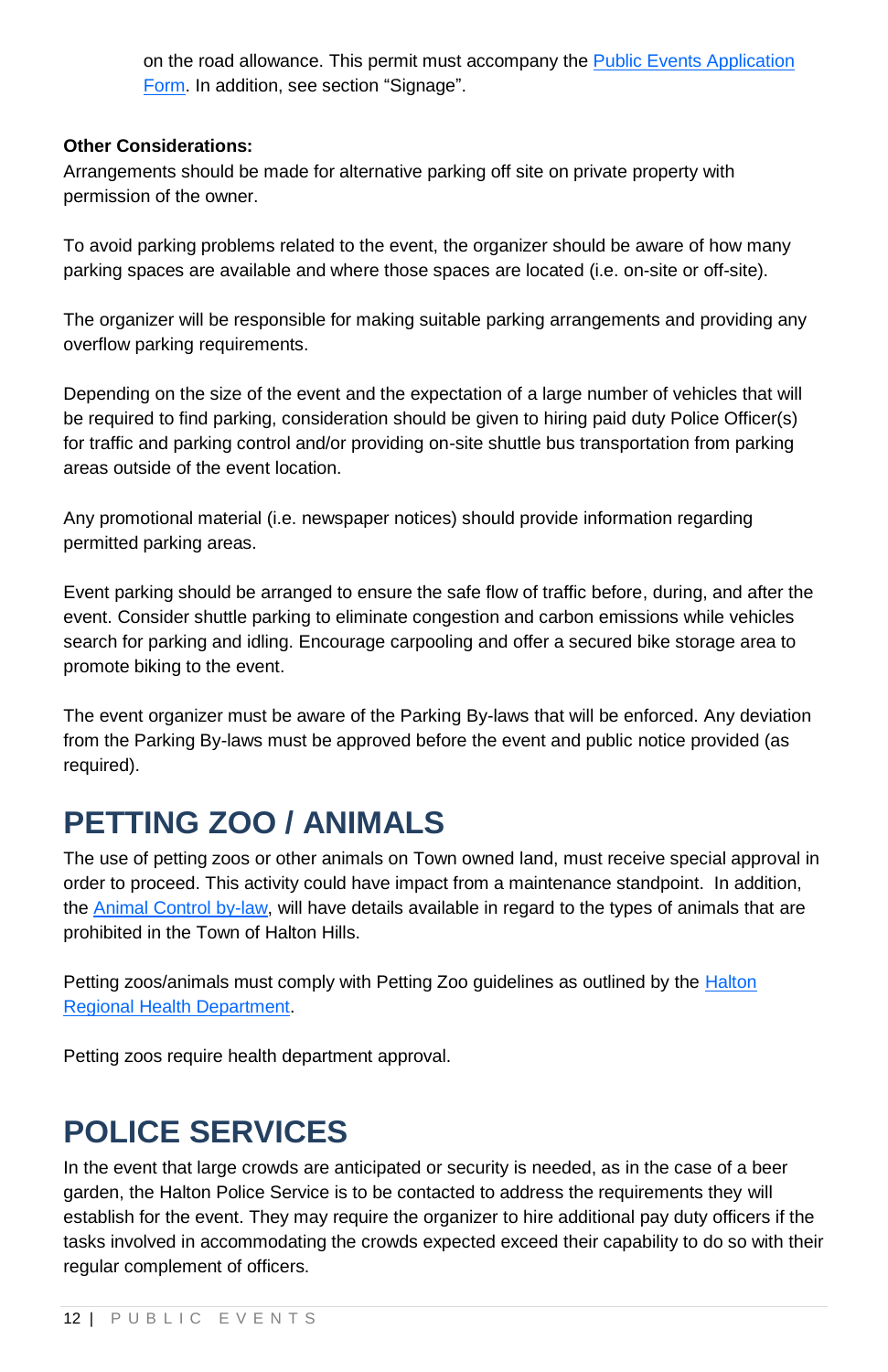A public event committee member may designate intersections that need police supervision to assist participants and motorists in the event area. Payment for the police supervision time is the responsibility of the event organizer and can be arranged through the Halton Police Service

A Pay Duty request form, must be completed, signed and filed by the organizers with the Halton [Regional Police Service.](http://www.hrps.on.ca/) If extra police cruisers are required there may be an additional charge for their use.

## **PUBLIC EVENT WALK THROUGH**

A "Pubic Event Walk Through" may be required, before and after the event, looking out for items such as debris, hazardous conditions, etc. The intention is to "See the grounds through the eyes of an excited youngster or a not so nimble senior!"

An inspection log should be kept confirming that the "walk through" was completed including time/date, if any conditions needed to rectified etc., as it may be required if there is an incident.

The Public Event Committee member will review the operation of the public event. When meeting with the event organizer the condition of the site will be reviewed. In the event that conditions of the site are not supportive of public event activity due to site conditions or safety issues, it is at the discretion of the Public Events Committee member to inform the event operator if the event will be allowed to continue for that day, or if alternative plans need to be undertaken. This could involve prohibiting any vehicles from entering park grounds to the complete cancellation of the day's activities.

# **PUBLIC ACCESS TO PARKS**

Public access to park walkways and thoroughfares, as well as parking lots, must be maintained at all times during event operations. This includes all play structures for children.

Events requiring paid admission may require the temporary closure of existing walkways or entrances to the facility and are to be determined as part of an approved site plan.

### **RAFFLES / BAZAARS / GAMES**

Operation of a lottery, raffle or bazaar within Halton Hills, must first comply with all Provincial, Regional and Municipal regulations in order to be considered for approval. Casinos and gambling are not permitted in the Town of Halton Hills.

In order to host an event which includes games, silent auctions or raffles, you may need to obtain a license from *Corporate Services - Licensing*.

**Please note:** Only a registered charitable or non-profit organization may obtain a license. The license must accompany your [Public Event Application Form.](file://recsharepc/Parks%20HD%20Shared%20Files/_PARKS%20AND%20OPEN%20SPACE/_Community%20Development/EVENTS/PUBLIC%20EVENTS/ADMIN/Mailings/2019%20Package/Public%20Event%20Application%20Form%202019.pdf)

#### **Examples of activities that require a license (e.g. games of chance):**

Raffles, 50/50 draws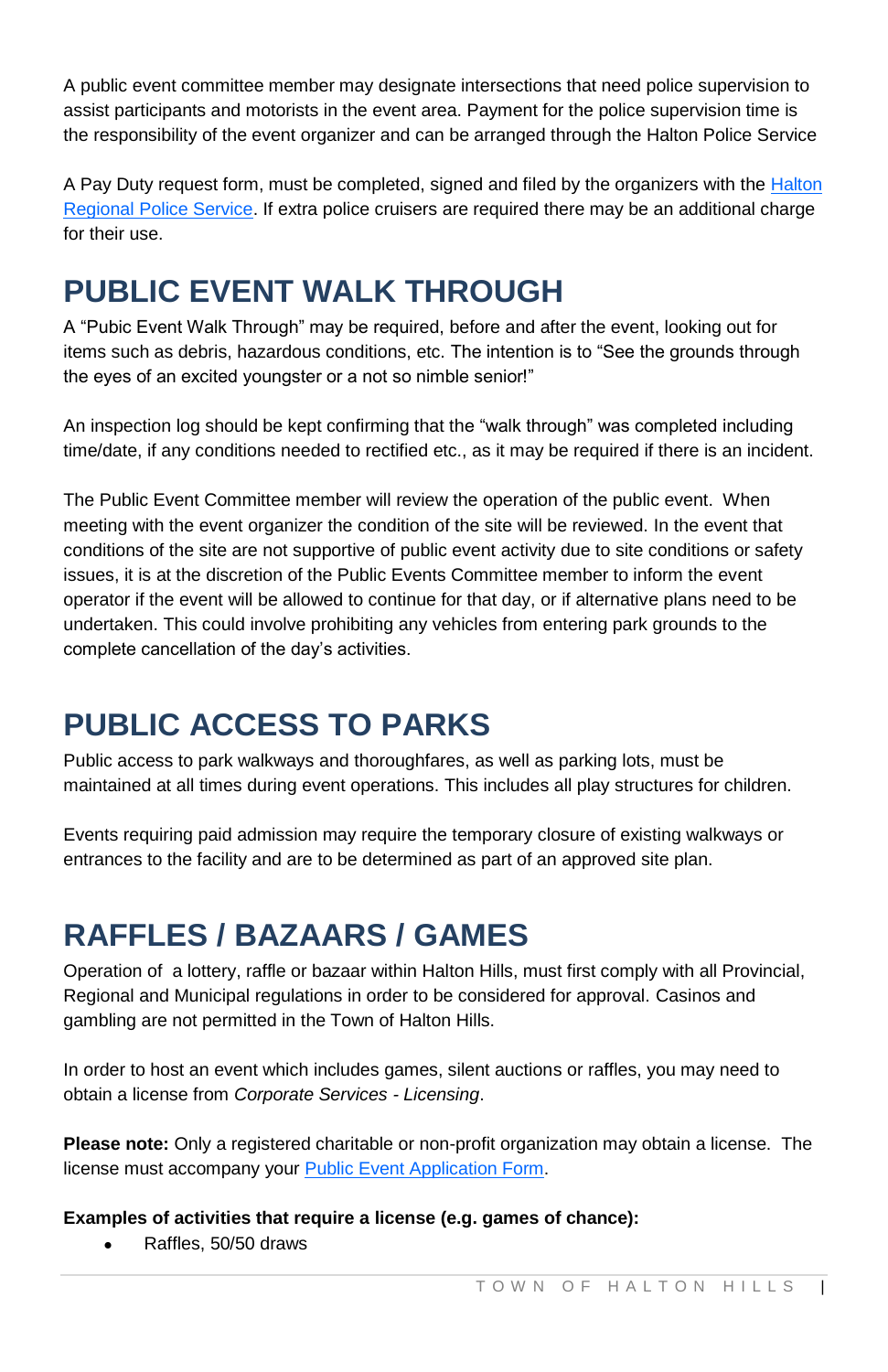- Crown & Anchor
- Arms Length of Tickets

#### **Examples of games that are permitted WITHOUT a license (e.g. games of skill):**

- Fish/duck pond
- Hole-in-one golf
- Ball toss, beanbag toss, etc.
- Ring toss / Hula hoop toss

**Please note:** Any food offered to the public (sampling, sale etc.) must be from an inspected source. For questions, on food handling requirements, please contact [Halton Region Health](http://www.halton.ca/)  [Department.](http://www.halton.ca/)

### **RISK MANAGEMENT**

Ensuring that appropriate risk management practices are in place is a priority for the Town of Halton Hills. Event organizers are expected to provide a valid certificate of insurance with appropirate coverage. Rental permits outline terms and conditions.

The following are areas of risk management that must be further developed by each public event organizing committee:

- Event organizers must be clear about the role of the police at their event and enhance communication throughout the event.
- Event organizers will be required to provide an emergency telephone accessible to participants.
- Emergency plans must be developed specific to the public event activities, including written plans for communication responsibilities, coordination with authorities, weather conditions, lightning, personal and property damage
- Structural safety standards and/or inspections related to buildings, vehicles, carnival rides and tents, ensuring safe egress from tents and fenced enclosures.
- Fire safety/protection for all tents and commercial cooking functions, safe handling of propane including site inspection by Technical Standards and Safety Authority (TSSA).
- Double fencing may be required in specific locations to assist with crowd control and emergency response at the discretion of Police Services.
- Guidelines for the use of elevation trucks and designated service vehicles.
- Bleacher inspections and certificate of insurance from the installer.
- **Bleachers must have designated spaces for wheelchairs.**
- All hazardous conditions must either be removed or well marked. The Town should be notified should the condition require their attention.

The Public Event committee reserves the right to review your risk management plan and decline your request.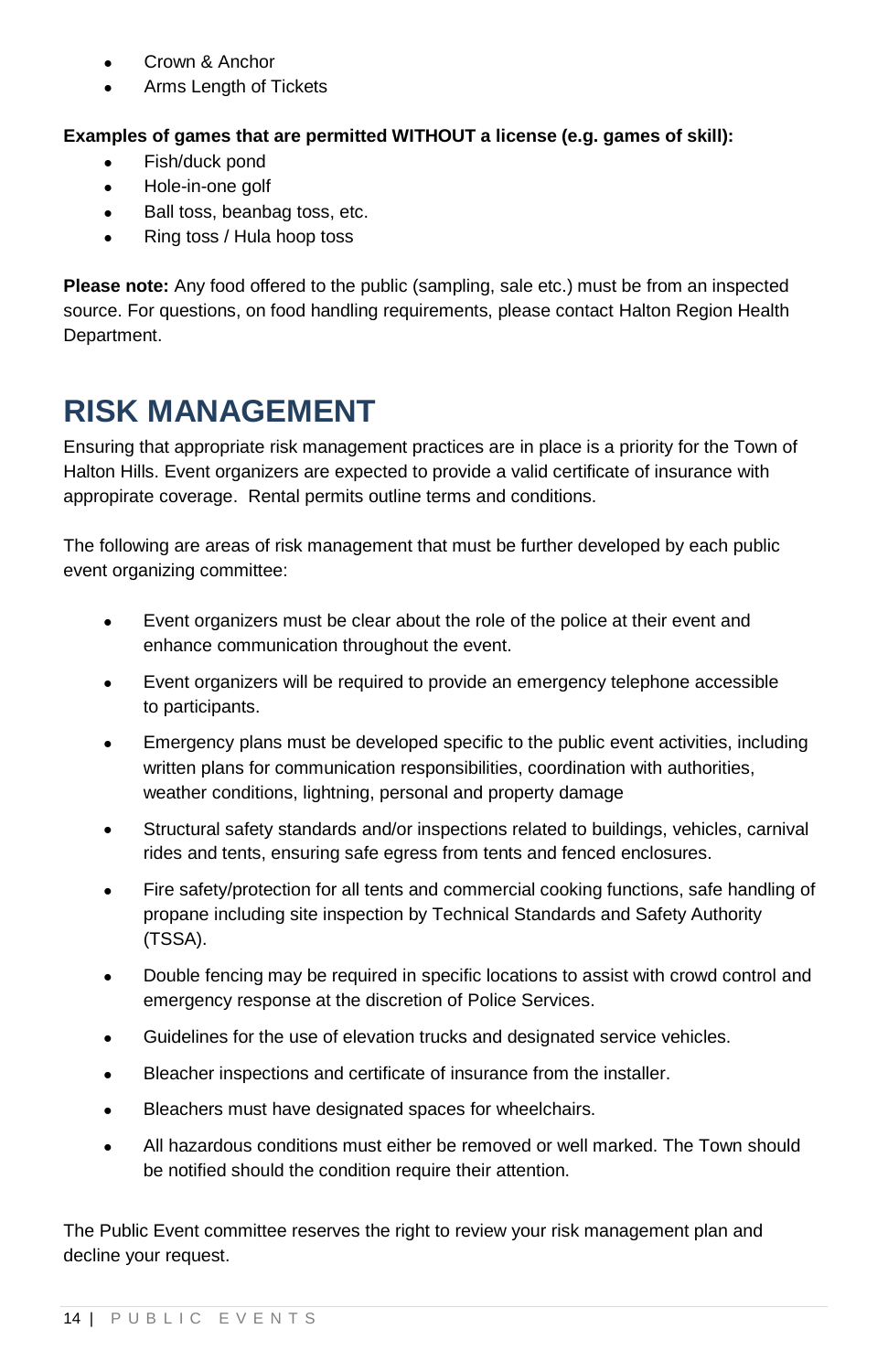# **SANITARY FACILITIES / WASHROOMS**

Event organizers will be responsible for providing sufficient portable washrooms, wheelchair accessible portable washrooms and hand sinks if the location for the event does not have sufficient facilities to accommodate the anticipated crowds. The Halton Regional Health **[Department](http://www.halton.ca/) will supply guidelines in the Co-ordinators Notification Package. Town of Halton** Hills offers portable toilet and handwash station rentals by request.

Note: Every effort must be made to locate portable washrooms in an area that does not adversely affect local residences or businesses.

### <span id="page-14-0"></span>**SIGNAGE (promotional and directional)**

A sign application is required for all event signage including promotional, way-finding and event parking. For signage in parks, please contact Recreation and Parks, for all other signage requests contact Infrastructure Services - Traffic. The signage permit is to accompany your [Public Event Application Form.](file://recsharepc/Parks%20HD%20Shared%20Files/_PARKS%20AND%20OPEN%20SPACE/_Community%20Development/EVENTS/PUBLIC%20EVENTS/ADMIN/Mailings/2019%20Package/Public%20Event%20Application%20Form%202019.pdf)

### **SMOKE FREE ACT**

The Province of Ontario has made it illegal to smoke in public outdoor spaces with the Smoke Free Ontario Act. This applies to all public events being staged on Town of Halton Hills owned or leased properties and includes all elements of an event such as beer tents, midways, concessions etc. Region of Halton Health Department enforces the smoking ban. It is the organizers responsibility to post a smoke free sign at the event for the public to be better informed of the Smoke-Free Ontario initiative. To obtain a sign prior to the event, contact the Community Development Coordinator 905-873-2601 ext. 2269/2273

# **TENTS, CANOPIES, STAGES OR TEMPORARY STRUCTURES**

Tents, stages or other similar temporary structures may be regulated by the Ontario Building Code Act. If so, a building permit may be required and if so subsequent inspections must be scheduled to ensure public safety. Contact Infrastructure Services - Buildin[g.](http://www.obc.mah.gov.on.ca/AssetFactory.aspx?did=824)

**Tents:** "Tents" refers to a temporary shelter that is used at an open-air event such as a fair or exhibition, and includes a canopy, marquee, sunshade, etc.,

A building permit is required for a tent or group of tents provided the tent or group of tents are:

- More that 60m<sup>2</sup> (646 ft<sup>2</sup>) in aggregate ground area,
- Attached to a building, and
- Constructed less than 3m from other structures.

For more information, see th[e General OBC requirement for Tents.](https://www.haltonhills.ca/BuildingPermits/index.php)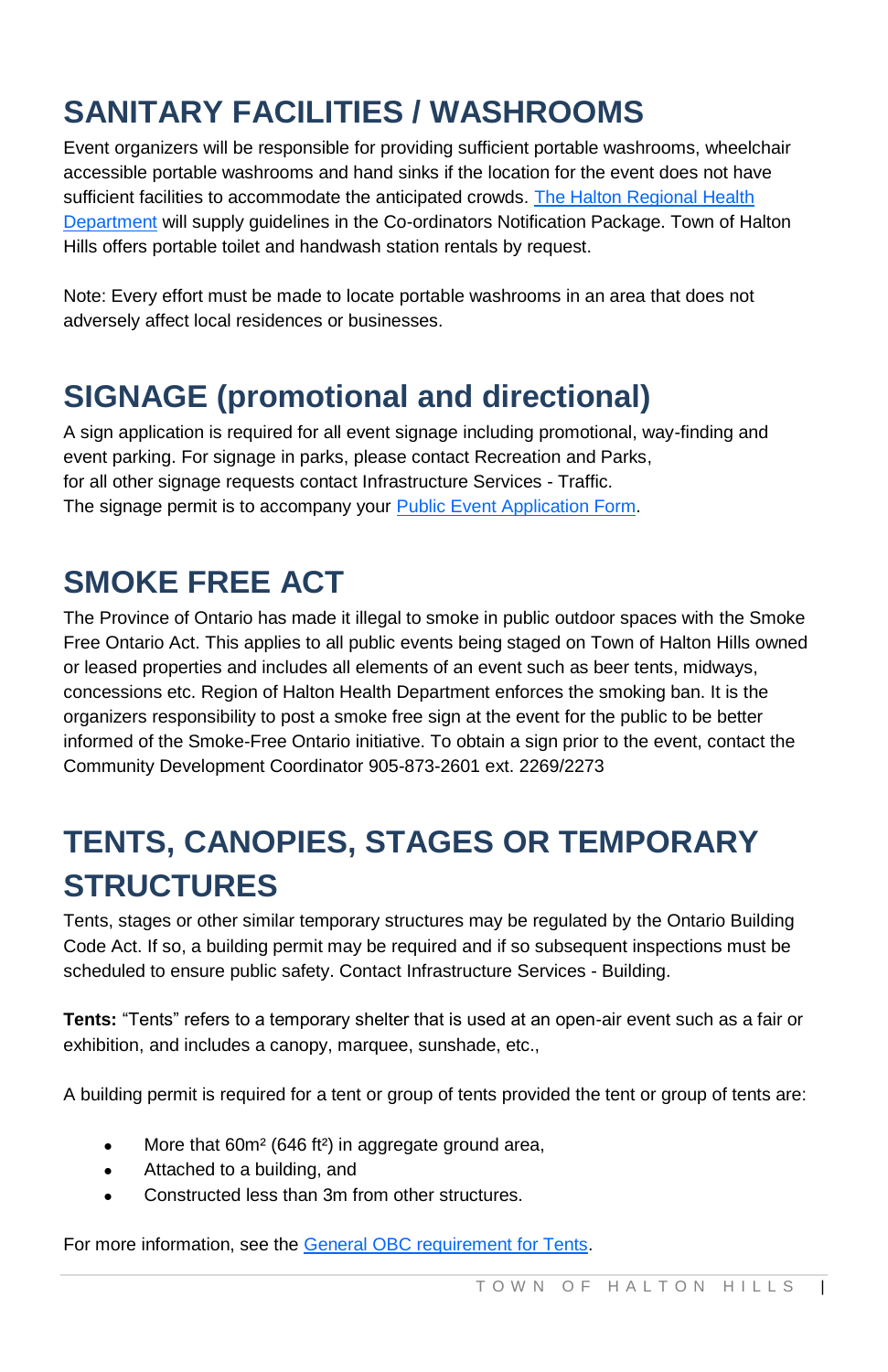The following is a sample listing of some of the fire safety standards for tents:

- 1. Emergency entrance and exit routes are to be clearly marked and free of any obstructions.
- 2. All tents used by the public shall be fire retardant treated and a certificate to this effect is to be made available on-site to the Halton Hills Fire Department, if requested.
- 3. All stalls/booths/tents used by the public as a place of assembly (e.g. beer or food tents) are to be equipped with multi-purposes portable fire extinguishers rated a minimum 2A10BC.
- 4. No cooking, no smoking and no open flame devices are permitted in a tent or airsupported structure occupied by the public, or where there is storage of combustibles such as hay or straw.
- 5. All tents and temporary structures must be fully accessible to all participants/visitors including the physically challenged.

**Stages:** A building permit is required for the erection of performing/festival stages that are more than 10m² (108 sq. ft) in area and more than 600 mm (24 inches) above finished grade.

The following documentation is required to apply for a building permit for tents and/or stages:

- Complete application form
- Building permit fee
- Owners Authorization Form, if the applicant is not the property owner
- 2 site plan drawings indicating the location of the tent(s) and/or stages, dimensions of tents and /or stages and setbacks from other structures and buildings (including other tents or stages) and lot lines
- 2 copies of tent/stage design drawings
- Copy of Certificate for Flammability for Tent material

The complete building permit application with all supporting documentation must be submitted to Infrastructure Services - Building Division.



### **SMART TIP...**

Unsure about the Building Code requirements? Contact Building Services as early as possible for more information on the Building Permit Application requirements prior to submitting an application for your event.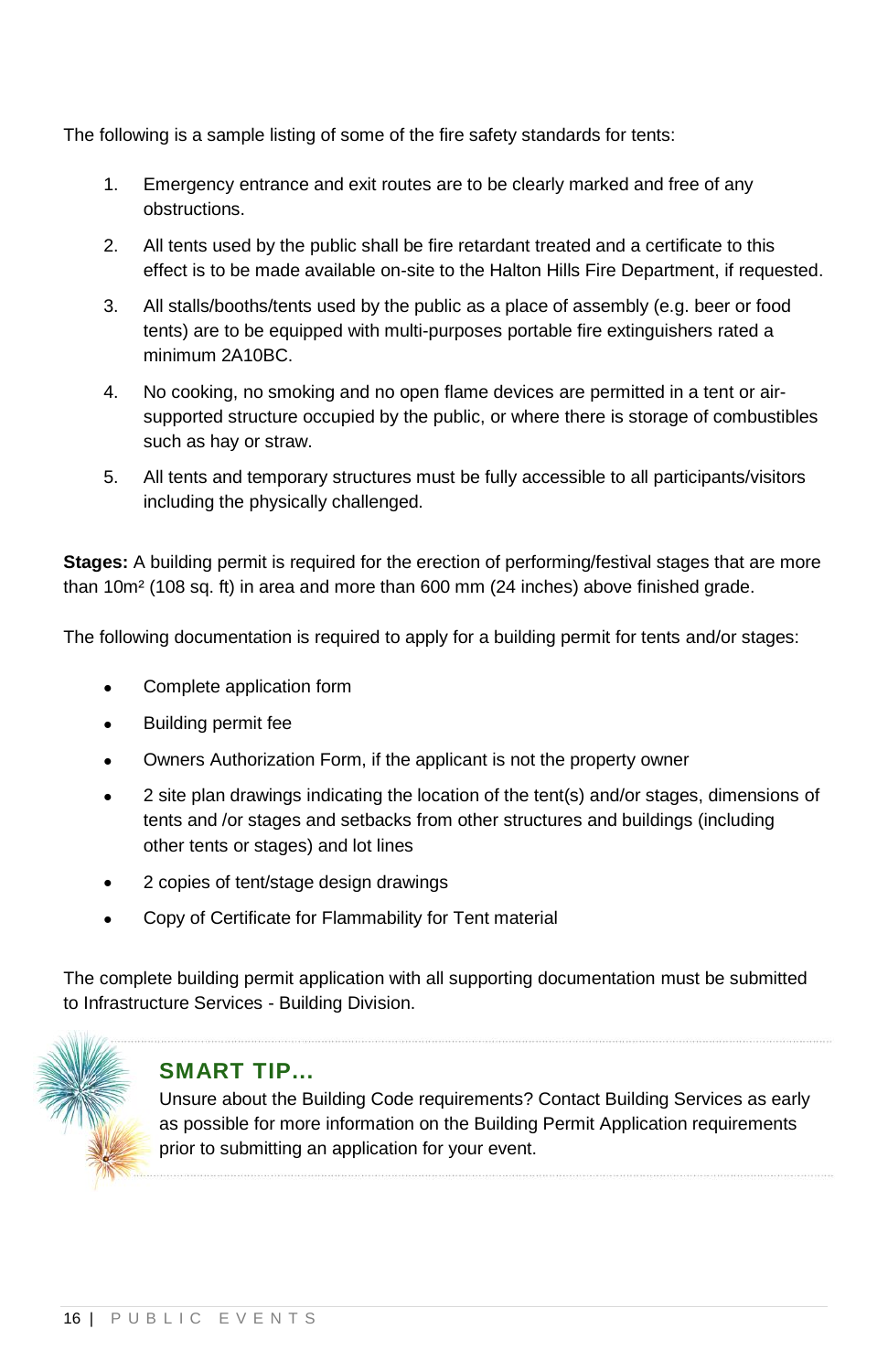# **VEHICLES IN PARKS**

In order to protect the general public, as well as the parks for future use, the access of vehicles to park grounds is for the purposes of event SET-UP AND TAKE-DOWN ONLY and will be restricted to designated areas as approved by the Town. The event organizer will ensure that vehicle access into the park is controlled and monitored throughout the event at the access points designated, allowing entry to emergency vehicles only, during event operating hours. The conduct of vehicle operators involved before, during or after the event will fall under the responsibility of the event organizer. If an operator is operating a vehicle in any manner that Town staff finds unsafe to the public within the park, the vehicle will be banned from the premise immediately and will have to conduct their work of loading and unloading from a location outside of the park. The site plan application must include any vehicles, subject to Town approval, which are to be left in the park area during the event.

Designated service vehicles such as golf carts for transporting supplies or removing garbage may be approved for use during event hours upon application to Town staff.

The cost to repair any damages to the park or facility will be the responsibility of the event organizer. Repair costs will be assessed and communicated to the event organizer by the Town of Halton Hills as soon as possible after the event is completed.

Staff will review the location of all services with the event organizer as part of the site plan submission.

## **VOLUNTEERS**

Groups are encouraged to develop their own volunteer management practices, for example:

- All volunteers must sign a waiver acknowledging that they are performing a service at their own risk and do not have access to the Town's workers compensation or accident benefit program.
- All volunteers must be provided with the proper tools and equipment to ensure that their job can be completed in a safe manner.
- All volunteers must receive adequate training based upon their function to ensure they can perform their tasks in a safe and efficient manner.
- All volunteers who work directly with seniors or children will require a vulnerable sector screening to be provided by your local police force.



### **SMART TIP...**

This manual is designed to outline areas of responsibility for the event organizer in Halton Hills so that a clear understanding of all terms and conditions can be clearly understood and complied with.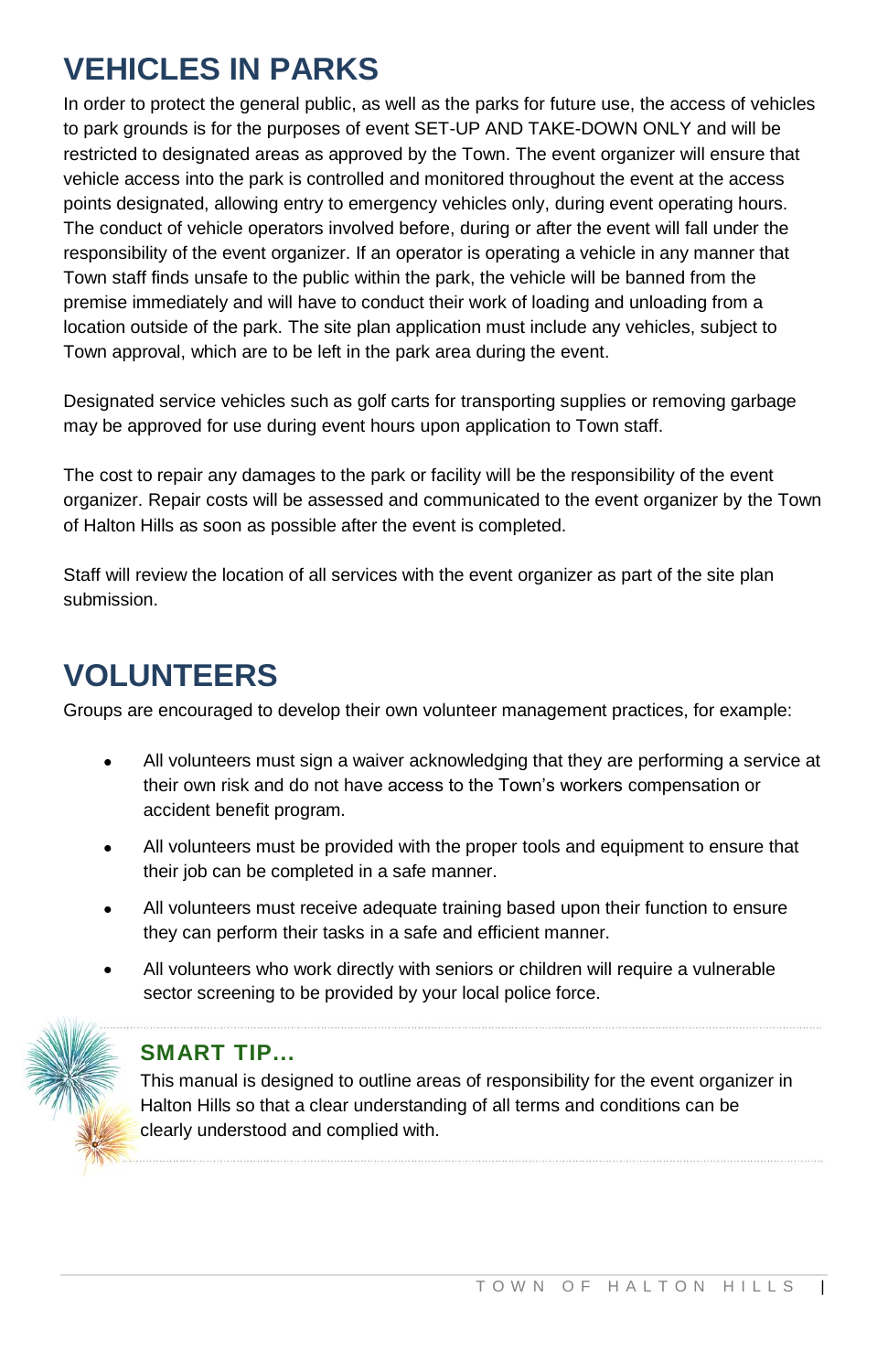## **WASTE COLLECTION/DIVERSION**

The event organizers are responsible for litter control including proper waste diversion to ensure minimal the impact on the environment and to make your event as 'green' as possible. Halton Region Community Event Waste Diversion Service is available to public community events such as fairs, festivals, races etc.

Organizers may purchase or rent tents to create 'waste sorting areas' to host recycling boxes, GreenCarts for organic waste and garbage receptacles. The waste sorting areas make it easy for the public to find waste bins, provide shelter for volunteer sorters, and help build recognition and minimal impact on the environment.

Allocate volunteers to manage the sorting areas. These volunteers can assist patrons to dispose waste correctly, thereby increasing waste diversion, educating the patrons and reducing contamination. Volunteer training is important, and can be provided by Halton Region free of charge. To determine if the 'Region's Services' can be utilized at your event please contact Halton Region at 905-825-6000, ext 8234 or visit [Halton Waste Division.](http://www.halton.ca/waste)

The responsibility of debris cleanup within Town facilities/parks is directly reflective on the event area that the permit holder has requested.